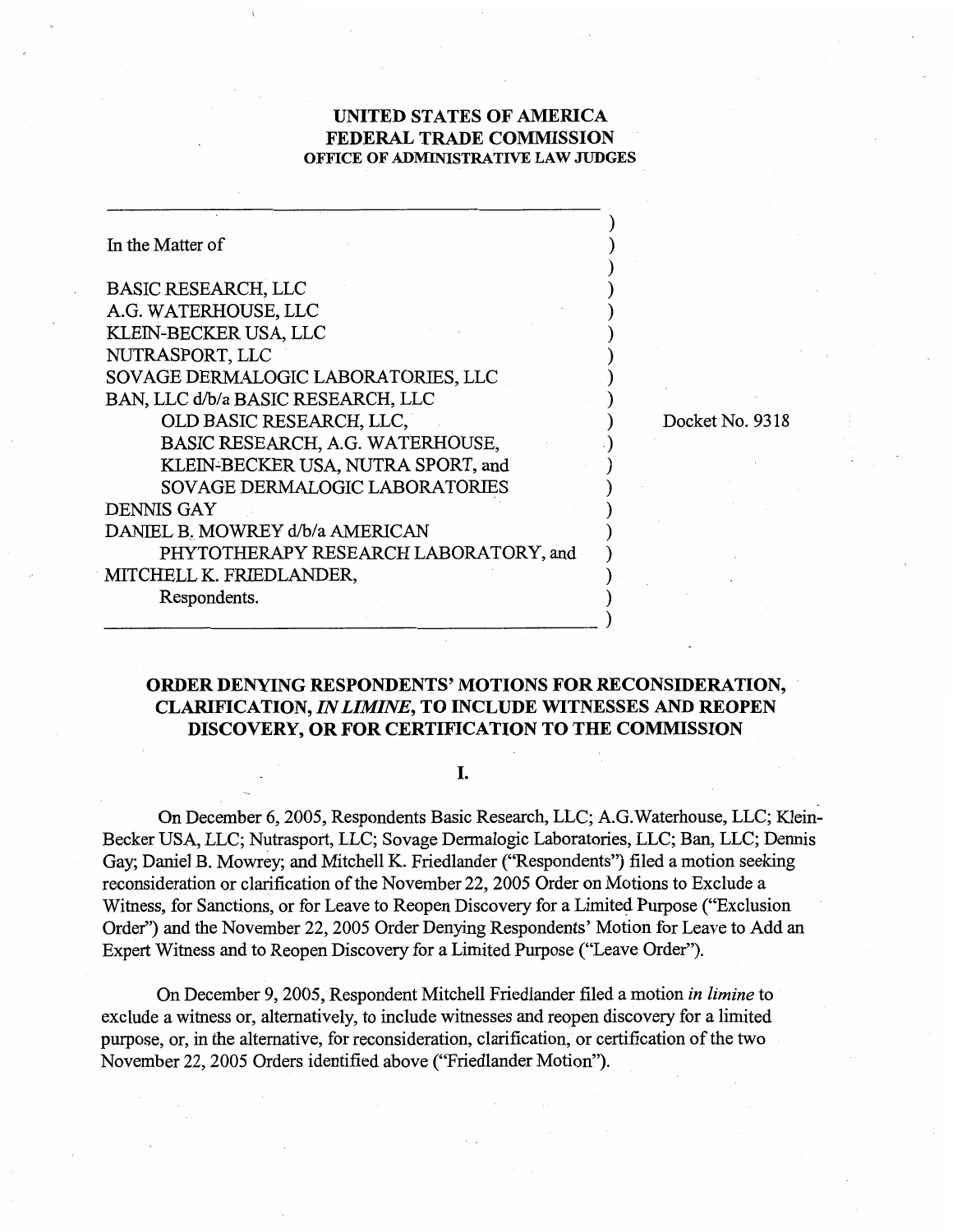On December 16,2005, Complaint Counsel filed a consolidated opposition to both motions ("Opposition").

### **II.**

Both November 22, 2005 Orders address the impact on this litigation of the failure of Dr. Steven Heymsfield, one of Complaint Counsel's expert witnesses, to list on his *curriculum vitae*  six studies that Heymsfield co-authored with John Darsee over twenty years ago. These studies were based on fraudulent data.

In the Exclusion Order, the Court denied Respondents' motions which sought to exclude Heymsfield from testifying at trial, sought sanctions, and sought leave to reopen discovery. Exclusion Order at 1. The Exclusion Order also denied a motion by Respondents Mowrey and Gay to join in Respondents' motion to exclude a witness and for sanctions, and to correct Complaint Counsel's false statements which provided additional arguments supporting, and correction of Complaint Counsel's false statements concerning, the motion for sanctions. Exclusion Order at 1. In addition, the Exclusion Order denied a motion by Respondent Friedlander to exclude a witness, for sanctions, and to depose Complaint Counsel's expert, and joinder in the motion by the other Respondents to exclude a witness and for sanctions, and also to correct false statements of record that were made by Complaint Counsel. Exclusion Order at 1. The Exclusion Order held that the failure of Heymsfield to list on his *curriculum vitae* these studies does not meet the Commission's standard for imposing sanctions and that even if Heymsfield's failure to list these studies was unjustified, the sanction of excluding Heymsfield from testifying at trial is not reasonable in light of the material withheld. Exclusion Order at 3-4.

In the Leave Order, the Court denied Respondents' motions for leave to add an expert witness to testify regarding Heymsfield's reactions to or responsibility for his co-author's fiaudulent actions and deny Respondents' requests to reopen discovery for the limited purpose of preparing and exchanging an expert report and allowing a deposition of the proposed additional expert witness. Leave Order at 1-2.

## III.

Respondents express concern regarding whether the credibility of Heymsfield will be considered during trial. Motion at 7. Nothing in the Court's Orders suggests that credibility will not be considered. Credibility is always an issue, however, it is not one that the Court will rule on prior to trial. Moreover, nothing in the Orders limits Respondents' voir dire, crossexamination, or argument on the issue of Heymsfield's credibility. Rather, the Orders prohibit the request for additional witnesses and discovery on this issue and deny the request to exclude Heyms field.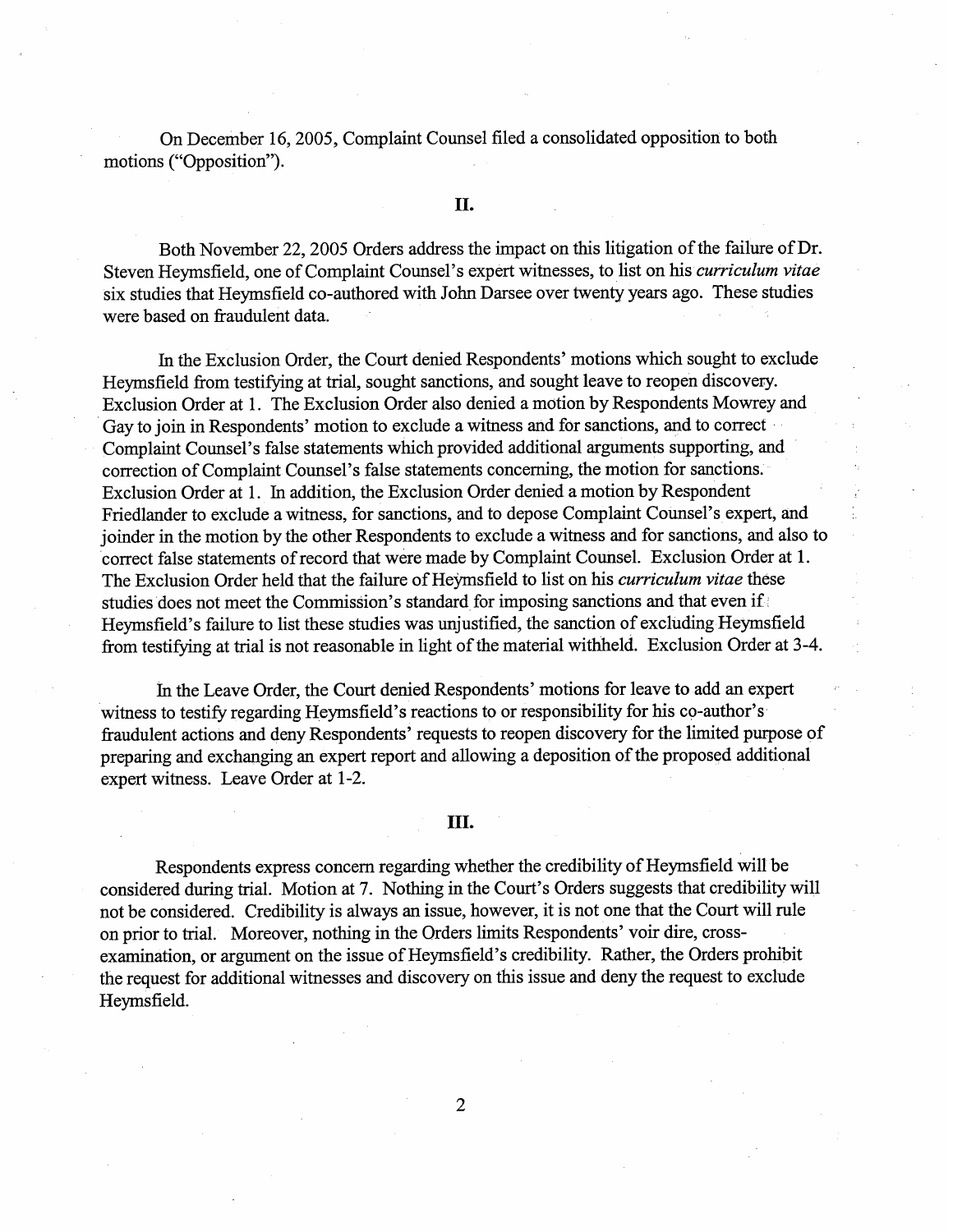Motions for reconsideration should be granted only sparingly. Karr v. Castle, 768 F. Supp. 1087, 1090 (D. Del. 1991). Such motions should be granted only where: (1) there has been an intervening change in controlling law; (2) new evidence is available; or (3) there is a need to correct clear error or manifest injustice. In re Rambus Inc., 2003 FTC LEXIS 49, at \*11 (Mar. 26,2003) (citing Regency Communications, Inc. v. Cleartel Communications, Inc., 212 F. Supp. 2d 1,3 (D.D.C. 2002)). Reconsideration motions are not intended to be opportunities to take a second bite at the apple and relitigate previously decided matters. Goulding v. IRS, 1997 WL 47450, at \*1 (N.D. Ill. 1997) (citations omitted); Sims v. Mme. Paulette Dry Cleaners, 1986 WL 12511, at \*1 (S.D.N.Y. 1986).

Respondents argue that the Orders contain an erroneous statement of fact – that all six of the fraudulent studies were withdrawn from publication when only five of the studies were withdrawn from publication. Motion at 2-5. Respondents also contend that the Orders fail to address Heymsfield's credibility. Motion at 2,6-10. Respondent Friedlander argues that the Court has committed clear error, that Respondents have been prejudiced, and that additional discovery and rebuttal evidence should be permitted. Friedlander Motion at 21-36.

Complaint Counsel asserts that the Court's statement that all of the fraudulent studies had been withdrawn merely reported statements made by Respondents in their initial motions and that whether all of the studies were withdrawn fiom publication was not a fact upon which the Court's decision was based. Opposition at 4-6. Complaint Counsel also maintains that Respondents' efforts to litigate the issue of credibility in advance of trial is improper. Opposition at  $6-8$ .

Respondents have failed to demonstrate that: (1) there has been an intervening change in controlling law; (2) new evidence is available; or (3) there is a need to correct clear error or manifest injustice. Respondents do not contend that there has been a change in controlling law. Whether some or all fraudulent studies were withdrawn does not change the analysis or decision in either Order and does not constitute new evidence. As mentioned earlier, Respondents may challenge Heymsfield's credibility in voir dire, cross examination, and argument. In addition, as explained above, credibility determinations will not be made prior to trial, other than to rule that Respondents' concerns do not justify the severe sanction of excluding Heymsfield as a witness. Clear error is argued by Friedlander, although, after close examination of his arguments, including his extensive First Amendment arguments, they appear to go to the weight of Heymsfield's testimony and Complaint Counsel's case in general, but do not demonstrate clear error or manifest injustice from the two Orders at issue. Thus, Respondents' motions fail to meet the heavy burden required for granting a motion for reconsideration. In addition, Respondents have not demonstrated a need to clarify or change the Orders. Accordingly, Respondents' motions for reconsideration or clarification are DENIED.

Respondent Friedlander filed a motion in limine to exclude a witness or, alternatively, to include witnesses and reopen discovery for a limited purpose, or, in the alternative, for reconsideration, clarification, or certification of the two November 22,2005 Orders identified

 $\overline{3}$